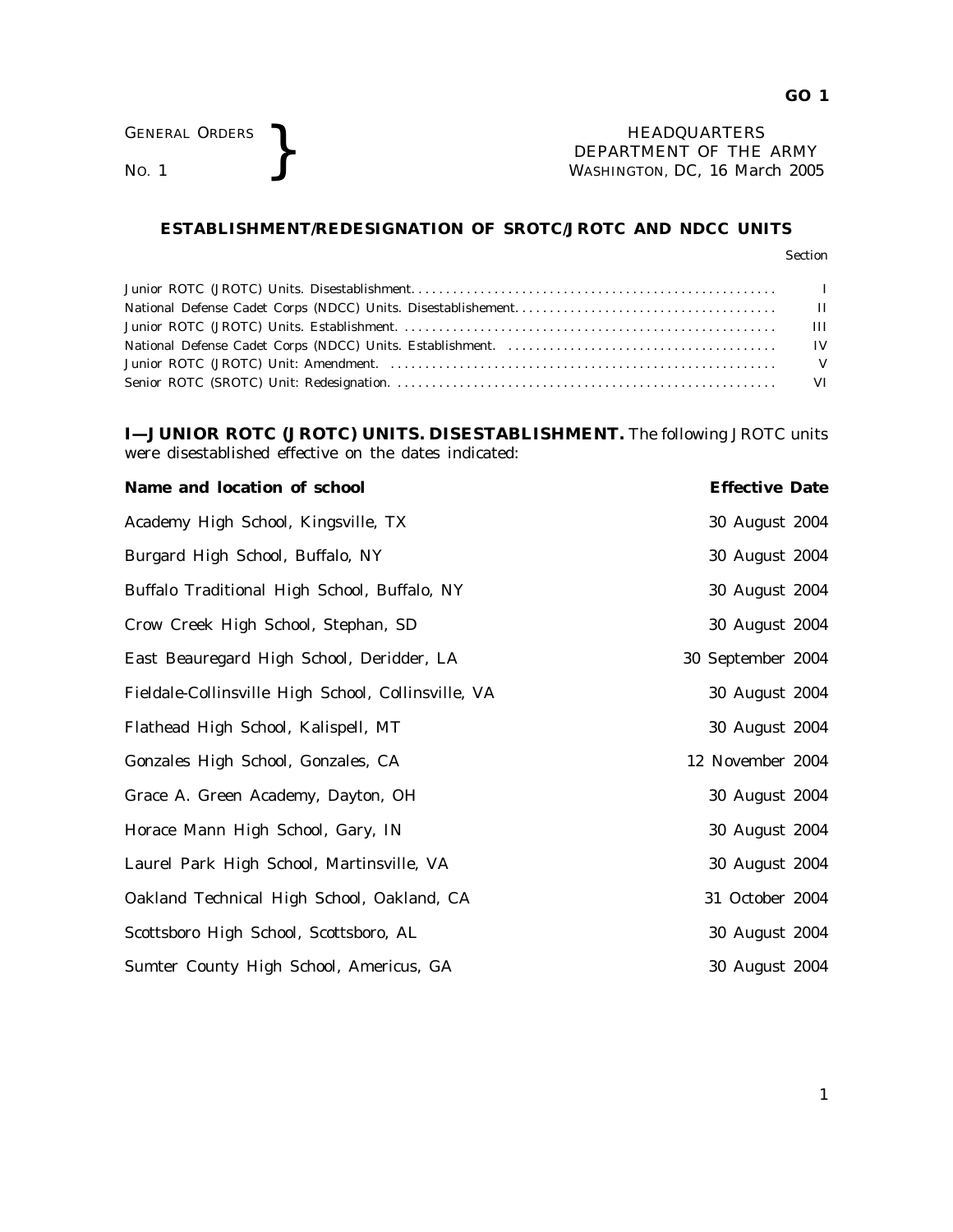## **I I — N A T I O N A L D E F E N S E C A D E T C O R P S ( N D C C ) U N I T S . DISESTABLISHEMENT.** The following NDCC units were disestablished effective on the dates indicated:

| Name and location of school                      | <b>Effective Date</b> |
|--------------------------------------------------|-----------------------|
| Ferriday High School, Ferriday, LA               | 1 June 2004           |
| Lincoln West High School, Cleveland, OH          | 1 July 2004           |
| Martin Luther King High School, Philadelphia, PA | 1 July 2004           |
| McCormick High School, McCormick, SC             | 1 July 2004           |
| Veterans Memorial High School, Mission, TX       | 1 July 2004           |

**III—JUNIOR ROTC (JROTC) UNITS. ESTABLISHMENT.** The following JROTC units were established as 4-year programs effective on the date indicated:

| Name and location of school                                | <b>Effective date</b> |
|------------------------------------------------------------|-----------------------|
| Bluffton High School, Bluffton, SC                         | 1 July 2004           |
| Butler High School, Charlotte, NC                          | 1 July 2004           |
| Carthage High School, Carthage, NY                         | 1 July 2004           |
| Delta High School, Delta, CO                               | 1 July 2004           |
| Ferriday High School, Ferriday, LA                         | 1 July 2004           |
| Franklin High School, Somerset, NJ                         | 1 July 2004           |
| General John J. Vessey Jr. Leadership Academy, St Paul, MN | 1 July 2004           |
| George Washington Community School, Indianapolis, IN       | 1 July 2004           |
| Glenville High School, Cleveland, OH                       | 1 July 2004           |
| Golden Gates High School, Naples, FL                       | 1 July 2004           |
| Hardin High School, Hardin, MT                             | 1 July 2004           |
| Harmony High School, Kissimmee, FL                         | 1 July 2004           |
| Hart County High School, Hartwell, GA                      | 1 July 2004           |
| Hickory High School, Hickory, NC                           | 1 July 2004           |
| Hopewell High School, Charlotte, NC                        | 1 July 2004           |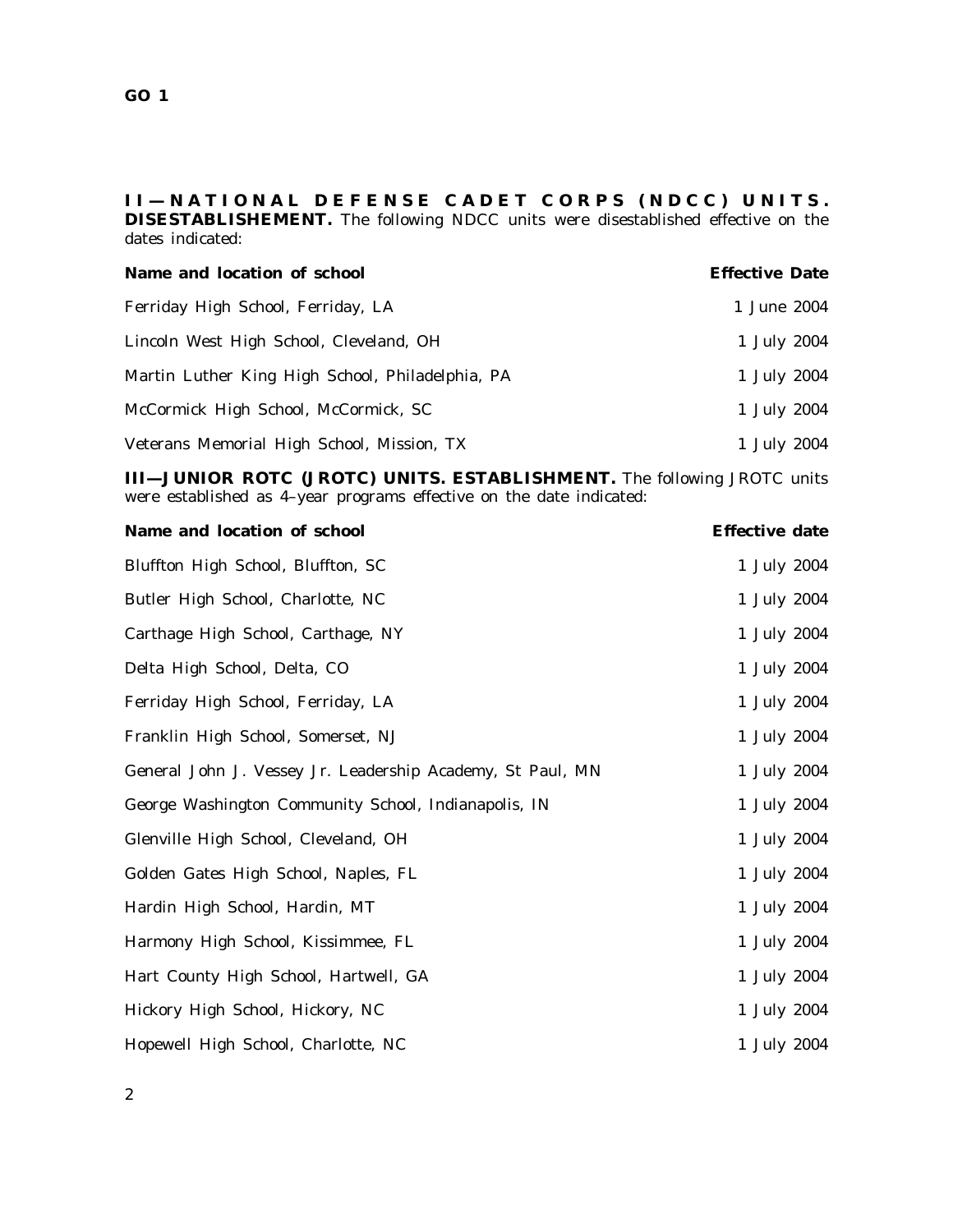| Horizon Science Academy, Cleveland, OH              | 1 July 2004 |
|-----------------------------------------------------|-------------|
| Independence High School, Thompson's Station, TN    | 1 July 2004 |
| John Glenn High School, Westland, MI                | 1 July 2004 |
| Lincoln High School, McClellanville, SC             | 1 July 2004 |
| Lincoln West High School, Cleveland, OH             | 1 July 2004 |
| Little Rock High School, Littlerock, AZ             | 1 July 2004 |
| Lumpkin County High School, Dahlonega, GA           | 1 July 2004 |
| Martin Luther King High School, Philadelphia, PA    | 1 July 2004 |
| Metro Tech High School, Phoenix, AZ                 | 1 July 2004 |
| McCormick High School, McCormick, SC                | 1 July 2004 |
| Overhills High School, Spring Lake, NC              | 1 July 2004 |
| Pahrump Valley High School, Pahrump, NV             | 1 July 2004 |
| Palmetto High School, Naples, FL                    | 1 July 2004 |
| Paramount High School, Lakewood, CA                 | 1 July 2004 |
| Scott's Branch High School, Summerton, SC           | 1 July 2004 |
| Smith-Cotton High School, Sedalia, MO               | 1 July 2004 |
| South Central High School, Winterville, NC          | 1 July 2004 |
| Terre Haute South Vigo High School, Terre Haute, IN | 1 July 2004 |
| Thomas Carr Howe Academy, Indianapolis, IN          | 1 July 2004 |
| Veterans Memorial High School, Mission, TX          | 1 July 2004 |
| Verdugo Hills High School, Tujunga, CA              | 1 July 2004 |
| Village Academy High School, Pomona, CA             | 1 July 2004 |
| Wayne Memorial High School, Wayne, MI               | 1 July 2004 |
| Western Brown Senior High School, Mount Orab, OH    | 1 July 2004 |
| Weston Ranch High School, Stockton, CA              | 1 July 2004 |
| Wilmer Amina Carter High, Rialto, CA                | 1 July 2004 |
| Winters Mill High School, Westminster, MD           | 1 July 2004 |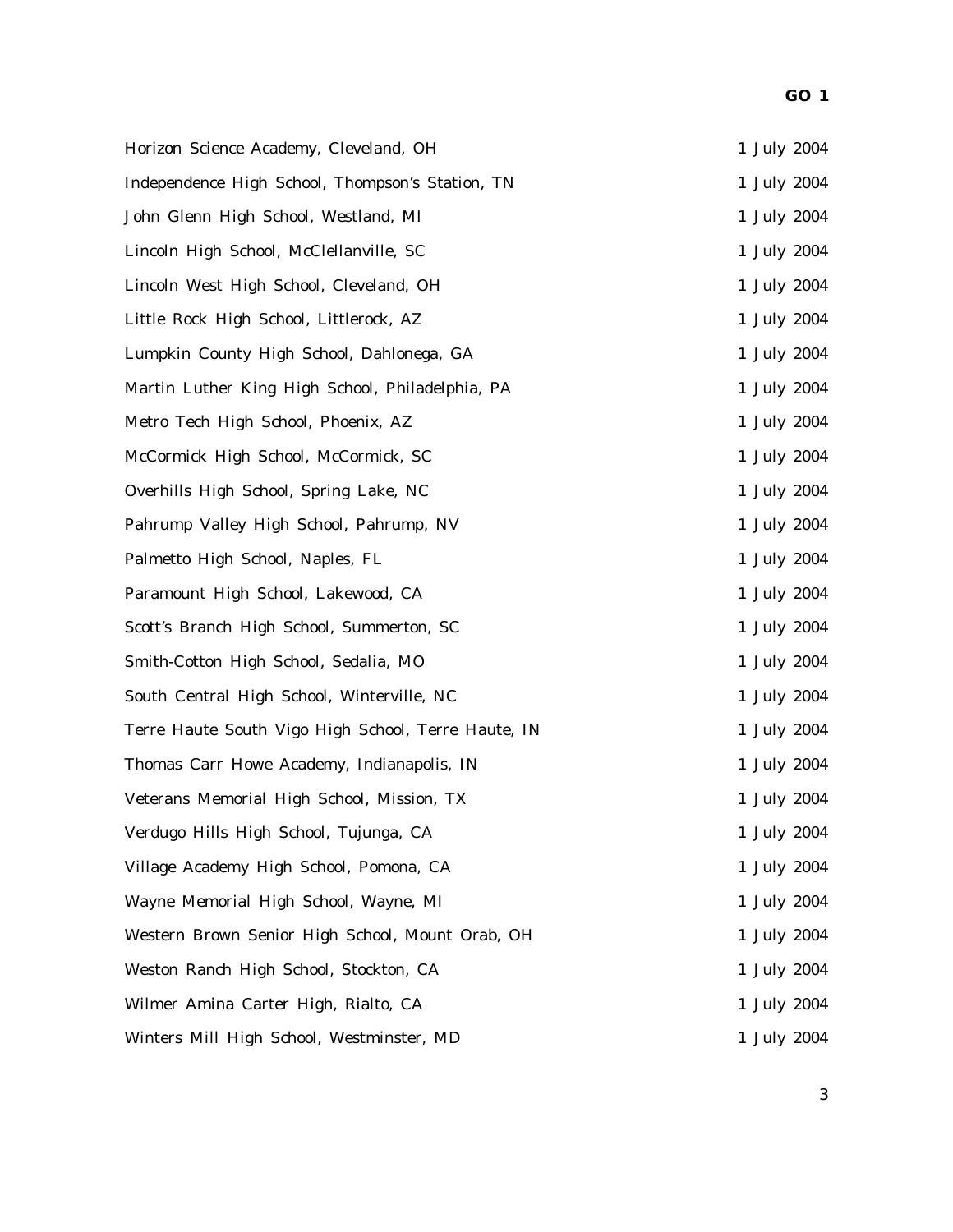**GO 1**

**IV—NATIONAL DEFENSE CADET CORPS (NDCC) UNITS. ESTABLISHMENT.** The following NDCC units were established as 4–year programs effective on the date indicated:

| Name and location of school                     | <b>Effective date</b> |
|-------------------------------------------------|-----------------------|
| Brunswick Senior High School, Lawrenceville, VA | 1 July 2004           |
| Bryan County High School, Pembroke, GA          | 1 July 2004           |
| Coral Glades High School, Coral Springs, FL     | 1 July 2004           |
| Ida S. Baker High School, Cape Coral, FL        | 1 July 2004           |
| Leeds Military Academy, Philadelphia, PA        | 1 July 2004           |
| Richmond Hill High School, Richmond Hill, GA    | 1 July 2004           |
| Wossman High School, Monroe, LA                 | 1 July 2004           |

**V—JUNIOR ROTC (JROTC) UNIT: AMENDMENT.** The following order is amended as indicated:

General Order 4, HQDA, 3 March 1993, is amended as follows: The following JROTC Unit established as a 4–year program effective on the date indicated will be redesignated:

| Name and location of school                     | <b>Effective date</b> |
|-------------------------------------------------|-----------------------|
| Winnsboro High School, Winnsboro, LA            | 1 January 1993        |
| $\blacksquare$<br><b>COLUMN</b><br><b>TTT</b> . |                       |

The Winnsboro High School JROTC unit established as a 4–year program on the effective date indicated is redesignated as follows:

## **Name and location of school example 3 and 2 and 2 and 2 and 2 and 2 and 2 and 2 and 2 and 2 and 2 and 2 and 2 and 2 and 2 and 2 and 2 and 2 and 2 and 2 and 2 and 2 and 2 and 2 and 2 and 2 and 2 and 2 and 2 and 2 and 2 and** Franklin Parish High School, Winnsboro, LA 22 September 2004

**VI—SENIOR ROTC (SROTC) UNIT: REDESIGNATION.** The following Senior ROTC unit established as a General Military Science ROTC unit by General Order 15, 26 April 1956, is redesignated as follows:

| Name and location of school                                                                   | <b>Effective date</b>          |
|-----------------------------------------------------------------------------------------------|--------------------------------|
| West Virginia State College, Institute, WV                                                    | 1956-1957 academic school year |
| The West Virginia State College SROTC unit is hereby redesignated as follows on the effective |                                |

date indicated:

| Name and location of school                   | <b>Effective date</b> |  |
|-----------------------------------------------|-----------------------|--|
| West Virginia State University, Institute, WV | 7 April 2004          |  |

[AHRC–OPD–A]